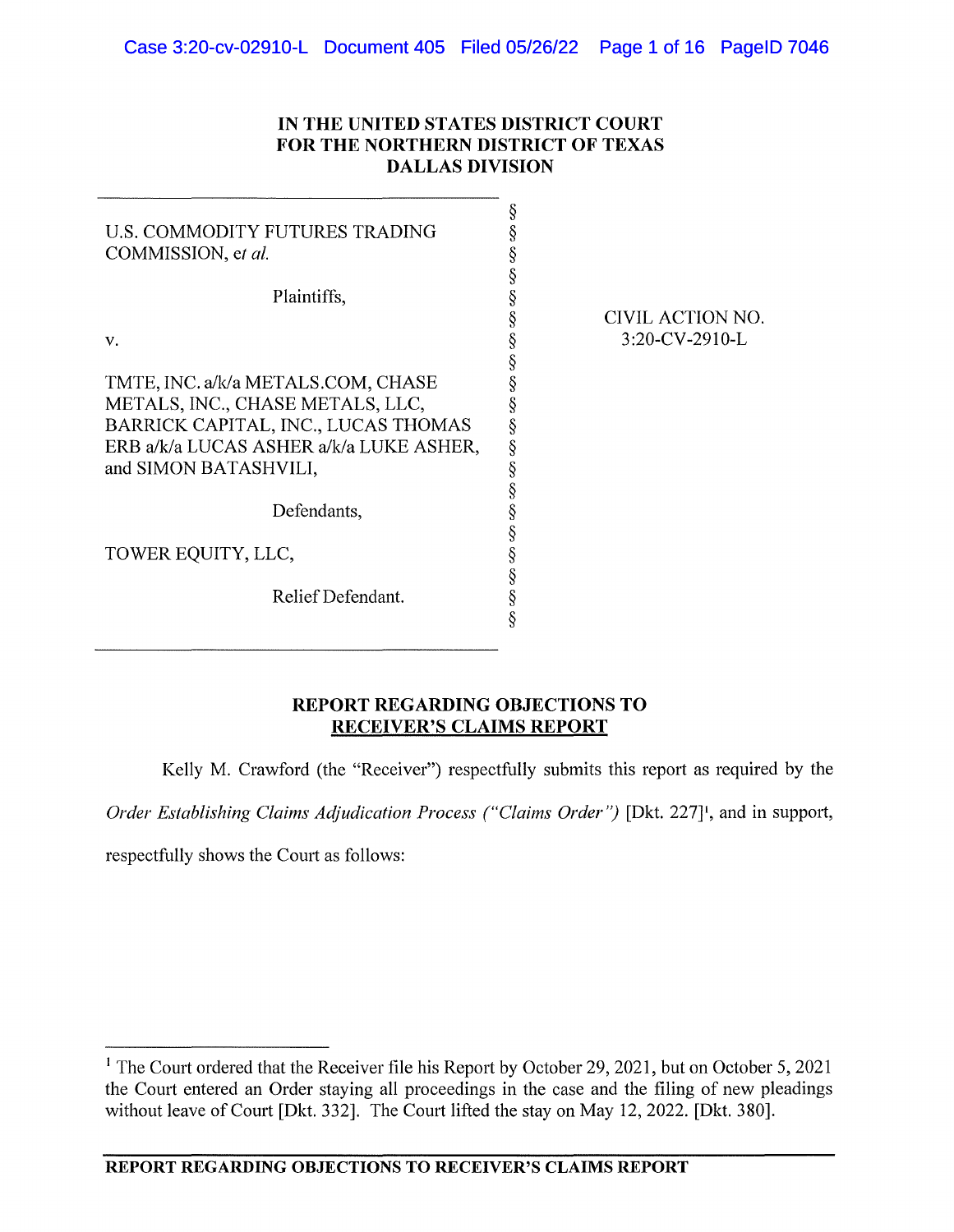# I. **CLAIMS ADJUDICATION PROCEDURE**

Pursuant to the *Claims Order,* on July 30, 2021 the Receiver filed his Claims Report containing his recommendation of the claim amount held by each investor and creditor. The Receiver also posted a copy of the Claims Report on the receivership website. A copy of the Claims Report was served by mail upon each investor and creditor with a letter informing the recipient that the investor or creditor had the opportunity to file an objection with the Receiver if the investor or creditor did not agree with the Receiver's recommendation regarding the investor's or creditor's claim. The investors and creditors were further advised that September 30, 2021 was the deadline for filing with the Receiver2 objections to the Receiver's Claims Report.

Of the more than 1,043 metals investors, 15 non-metals investors, and 29 creditors included in the Receiver's Claims Report, the Receiver received a number of objections to his Claims Report from investors and 1 objection from a creditor. The Receiver resolved all but 8 of the objections. These objections are hereby submitted to the Court for resolution.

The Receiver also amended 49 claims based on additional information provided by investors. In addition, the Receiver received 39 new late-filed claims from investors who either were unaware of the receivership or the deadline to file a claim, or had extenuating circumstances such as health conditions, that prohibited them from timely filing the claim. Because the claims have not been approved by the Court and no distributions have been made to claimants, the Receiver contends there is no prejudice to the receivership estate in allowing these late claims. All but 3 of the late claims are approved by the Receiver in the amounts submitted by the investors. The remaining 3 late claims did not incur a loss so their claims are valued at \$0.00.

<sup>&</sup>lt;sup>2</sup> The Court ordered that all objections were to be filed with the Receiver and not the Court. *See Section 3.3 of Order Establishing Claims Adjudication Process,*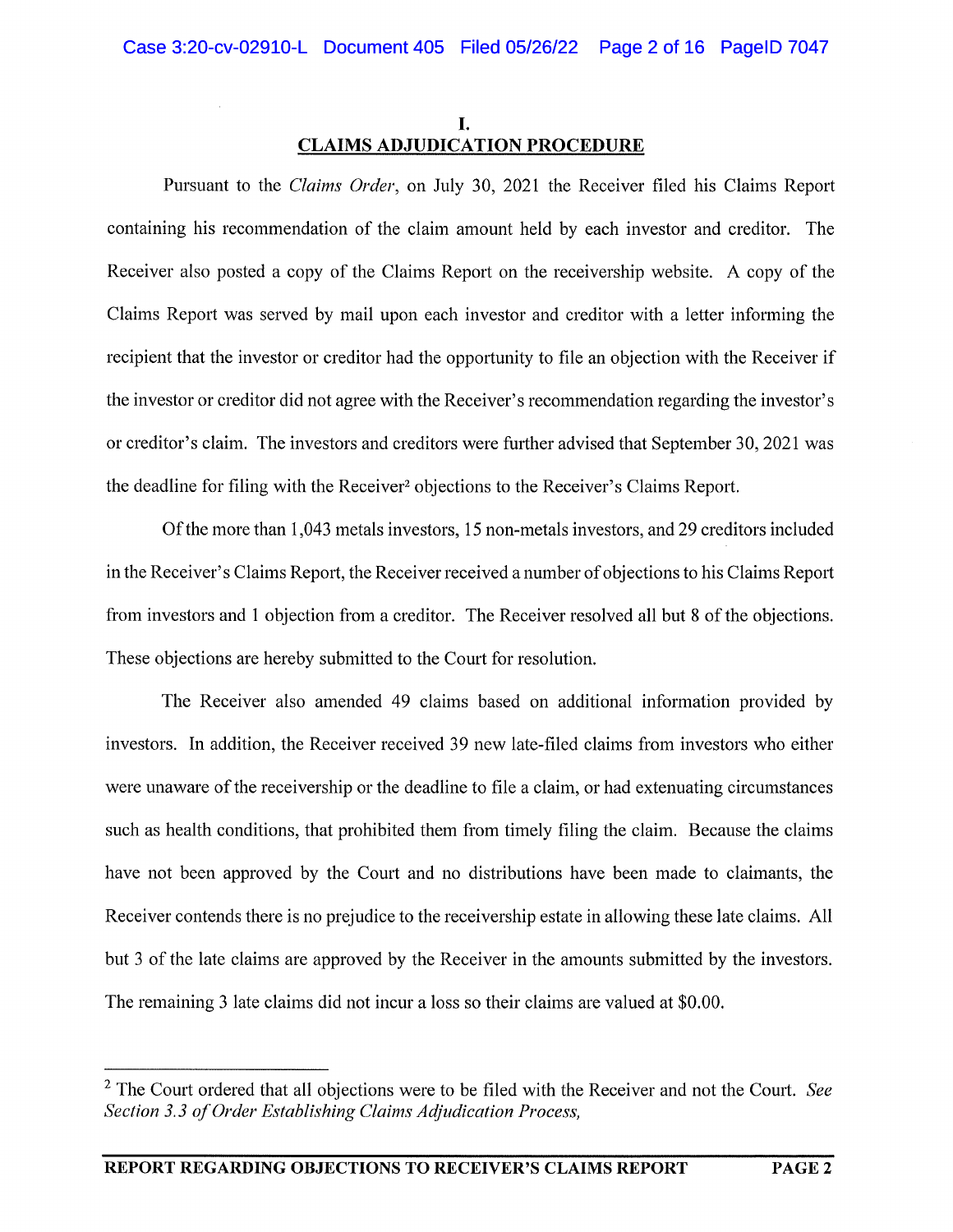#### Case 3:20-cv-02910-L Document 405 Filed 05/26/22 Page 3 of 16 PageID 7048

The Receiver's revised claims report, which incorporates new claims submitted, as well amended and/or corrected claims based on new information provided by investors, and the revised claims based on objections resolved by the Receiver, is included in the Appendix as **Exhibit 1** (the "Revised Claims Report"). (App. pp. 4 - 40). By this Report, the Receiver requests the Court to approve the Revised Claims Report.

## **II. AUTHORITIES**

Fairness provides the overriding principle for evaluation of every issue arising in the supervision of an equitable receivership. *See US. v. Durham,* 86 F.3d 70, 73 (5th Cir. 1996)( district court supervising equitable receivership and evaluating methods of distribution to victims of Ponzi scheme is "court of conscience")(internal quotation omitted). A supervising court has extremely broad discretion and is merely required to do "what is right under the circumstances". *Id.; see* also, CFTC v. Topworth Int'l, Ltd., 205 F.3d 1107, 1115 (9<sup>th</sup> Cir. 2000)(upholding *pro rata* distribution plan despite one investor's claim to tracing specific gains and losses attributable to the trading on his investments). Accordingly, given the dearth of cases addressing the precise issues presented below, the Receiver relies on fairness, common sense, and the "Court's conscience" in submitting the following objections for resolution.

## **III. RESPONSE TO OBJECTIONS**

## **A. Investor Objections**

## **1. Cathy Sue Scoggin (Claim No. 00139)**

Ms. Scoggins purchased metals from the Defendants for \$91,490.25. The Receiver recommended that Ms. Scoggins' claim be approved for \$32,368.05, which represents the difference between the total amount she invested and the fair market value of the metals she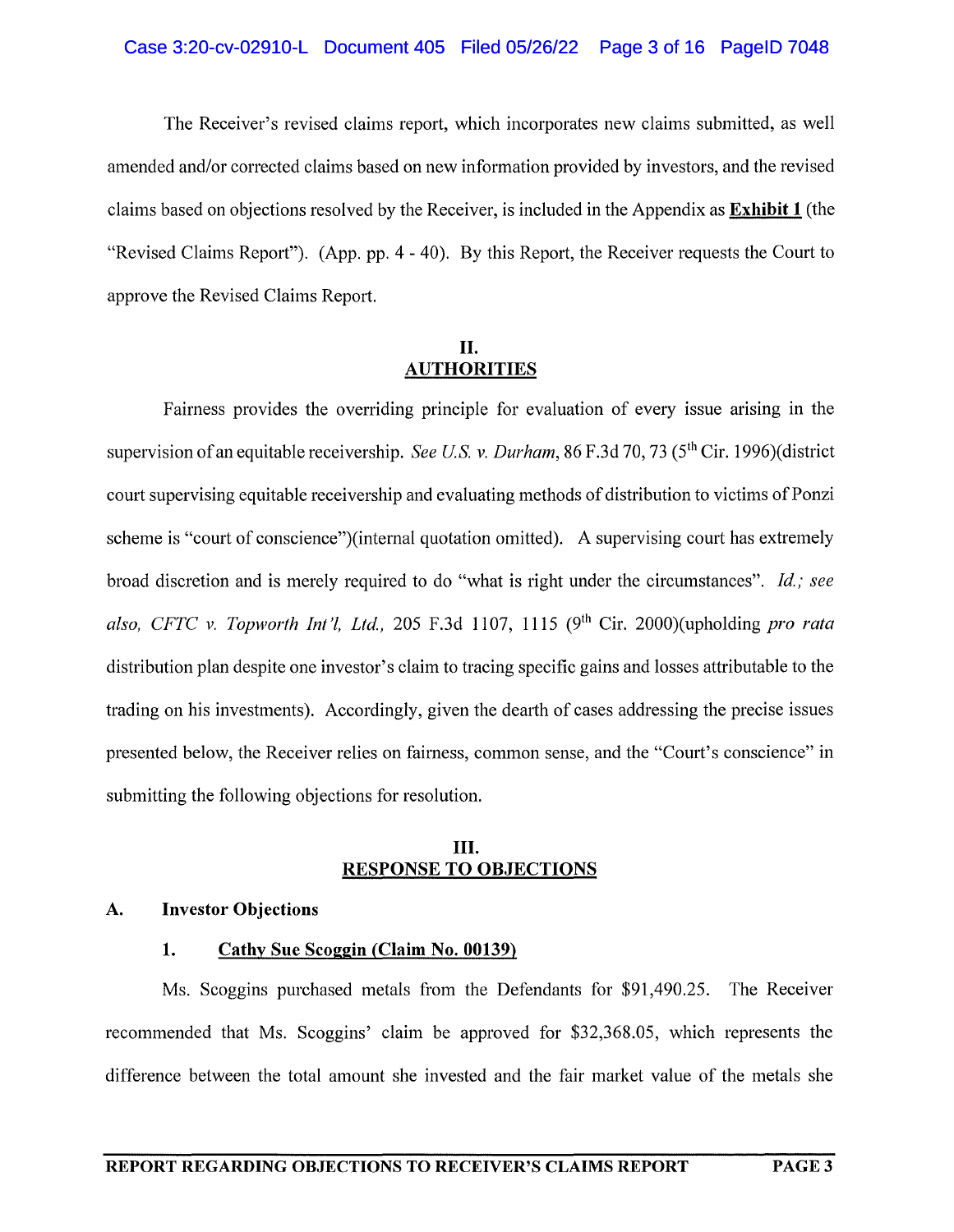### Case 3:20-cv-02910-L Document 405 Filed 05/26/22 Page 4 of 16 PageID 7049

received, calculated as of the date of the receivership, September 22, 2020. A copy of the Receiver's claim calculation is included in the Appendix as **Exhibit 2** (App. p. 44). Ms. Scoggins objects to her claim being reduced by the fair market value of the metals she received and wants her claim approved in the total amount she paid to purchase the coins. A copy of her objection is included in the Appendix as **Exhibit 2** (App. pp. 42 - 43).

The Receiver contends Ms. Scoggins' objection should be overruled because the Receiver's claim recommendation is, consistent with the Receiver's recommendation for other metals investors, based on the difference between the amount paid by the investor for the metals and the fair market value of the metals they received, calculated by an expert as of the date of the receivership. If Ms. Scoggins is allowed a claim for the total amount she paid for the metals, without regard for the fair market value of the metals she received from the Defendants, Ms. Scoggins would be unjustly enriched.

#### **2. Joan Lower (Claim No. 00567)**

Ms. Lower purchased metals from the Defendants for \$425,884. The Receiver recommended that Ms. Lower's claim be approved for \$186,444.90, which represents the difference between the total amount she invested and the fair market value of the metals she received, calculated as of the date of the receivership, September 22, 2020. A copy of the Receiver's claim calculation is included in the Appendix as **Exhibit 3** (App. p. 48). Ms. Lower objects to the Receiver offsetting her losses in the purchase of certain metals with gains in the purchase of other metals. Specifically, she complains that her loss of value (\$206,004.90) with respect to her purchase of 14,874 *Yi* oz. Silver-2019 Royal Canadian Mint Polar Bear Coins should not have been offset by the gain (\$7, 120) in value of the 800 1 oz. Silver Round she purchased; the gain (\$5,720) in value of the 1 oz. Silver-Royal Canadian Mint Maple Leaf Coin; and the gain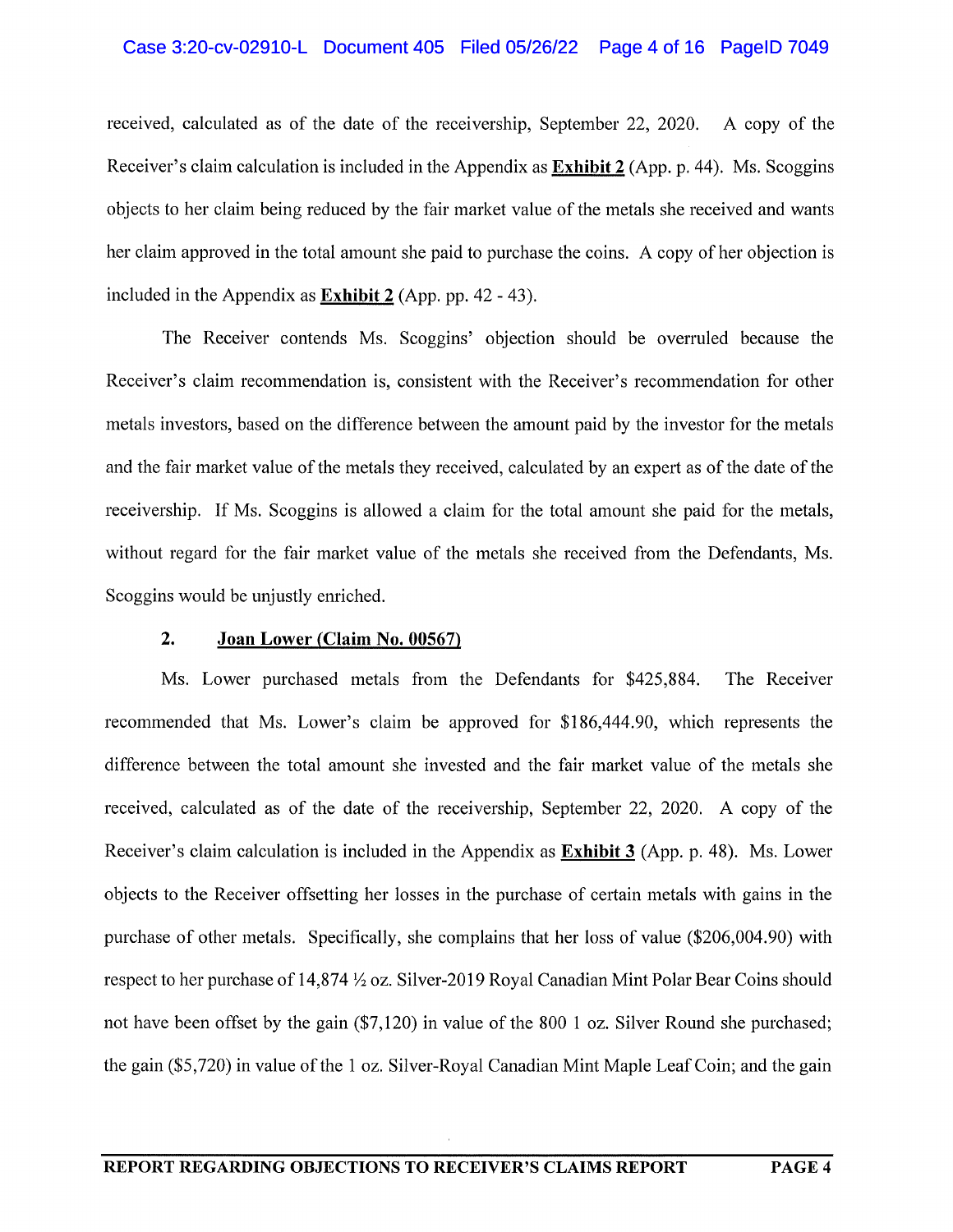#### Case 3:20-cv-02910-L Document 405 Filed 05/26/22 Page 5 of 16 PageID 7050

 $(\$6,720)$  in value of the 80 10 oz. Silver Bars she purchased. A copy of her objection is included in the Appendix as **Exhibit 3** (App. pp. 46 - 47).

The Receiver contends Ms. Lower's objection should be overruled because the Receiver's claim recommendation is, consistent with the Receiver's recommendation for other metals investors, based on the difference between the amount paid by the investor for the metals and the fair market value of the metals they received, calculated by an expert as of the date of the receivership. In order to provide uniformity in the treatment of all metals investors, the Receiver used the date of the receivership for determining the fair market value of the metals. Moreover, to the extend metals increased in value from the date of purchase, that gain should offset the loss an investor suffered with respect to the purchase of other metals. The purpose of calculating the claim is to determine the total loss suffered by the investor in purchasing metals from the Defendants, which necessarily requires offsetting any loss by gains that may have been realized by an investor from the purchase.

#### **3. Leslie Parakowski (Claim** No. **00738)**

Ms. Parakowski purchased metals from the Defendants for \$40,244.73. The Receiver recommended that Ms. Parakowski's claim be approved for \$17,285.62, which represents the difference between the total amount she invested and the fair market value of the metals she received, calculated as of the date of the receivership, September 22, 2020. A copy of the Receiver's claim calculation is included in the Appendix as **Exhibit 4** (App. p. 51). Ms. Parakowski objects to her claim being reduced by the fair market value of the metals she received and wants her claim approved in the total amount she paid to purchase the coins. A copy of her objection is included in the Appendix as **Exhibit 4** (App. p. 50).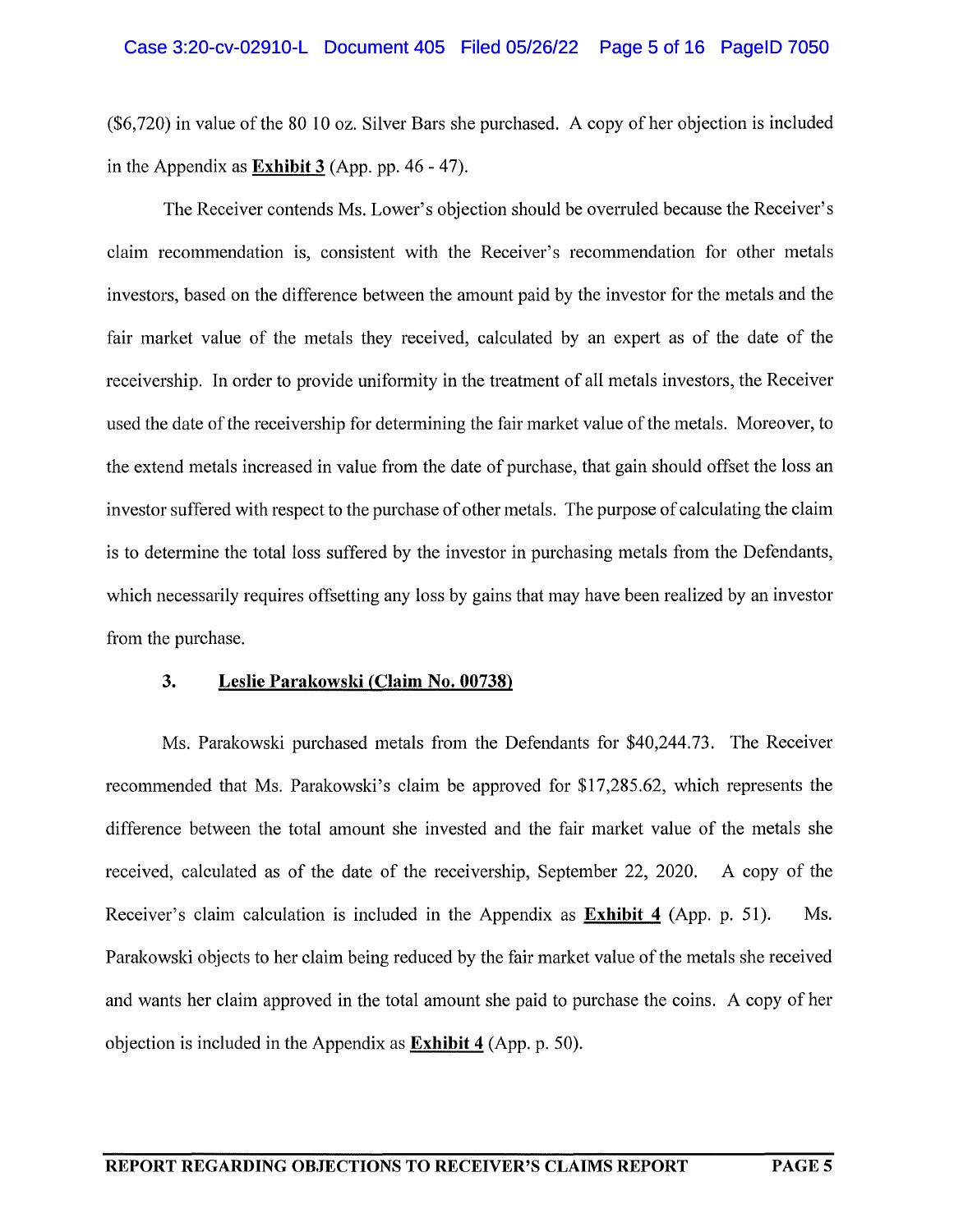### Case 3:20-cv-02910-L Document 405 Filed 05/26/22 Page 6 of 16 PageID 7051

The Receiver contends Ms. Parakowski's objection should be overruled because the Receiver's claim recommendation is, consistent with the Receiver's recommendation for other metals investors, based on the difference between the amount paid by the investor for the metals and the fair market value of the metals they received, calculated by an expert as of the date of the receivership. If Ms. Parakowski is allowed a claim for the total amount she paid for the metals, without regard for the fair market value of the metals she received from the Defendants, Ms. Parakowski would be unjustly enriched.

#### **4. Michelle Kimura (Claim No. 00899)**

Ms. Kimura purchased metals from the Defendants for \$31,794.10. The Receiver recommended that Ms. Kimura's claim be approved for \$12,169.04, which represents the difference between the total amount she invested and the fair market value of the metals she received, calculated as of the date of the receivership, September 22, 2020. A copy of the Receiver's claim calculation is included in the Appendix as **Exhibit 5** (App. p. 55). Ms. Kimura objects to her claim being reduced by the fair market value of the metals she received and wants her claim approved in the total amount she paid to purchase the coins. In addition, she wants her claim to include the lost opportunity cost for the difference between the amount she paid for the metals and the fair market value of the metals on the date of purchase. She argues that she lost the opportunity to invest the difference in the value of what she paid and the value of the metals. A copy of her objection is included in the Appendix as **Exhibit 5** (App. pp. 53 - 54).

The Receiver contends Ms. Kimura's objection should be overruled because the Receiver's claim recommendation is, consistent with the Receiver's recommendation for other metals investors, based on the difference between the amount paid by the investor for the metals and the fair market value of the metals they received, calculated by an expert as of the date of the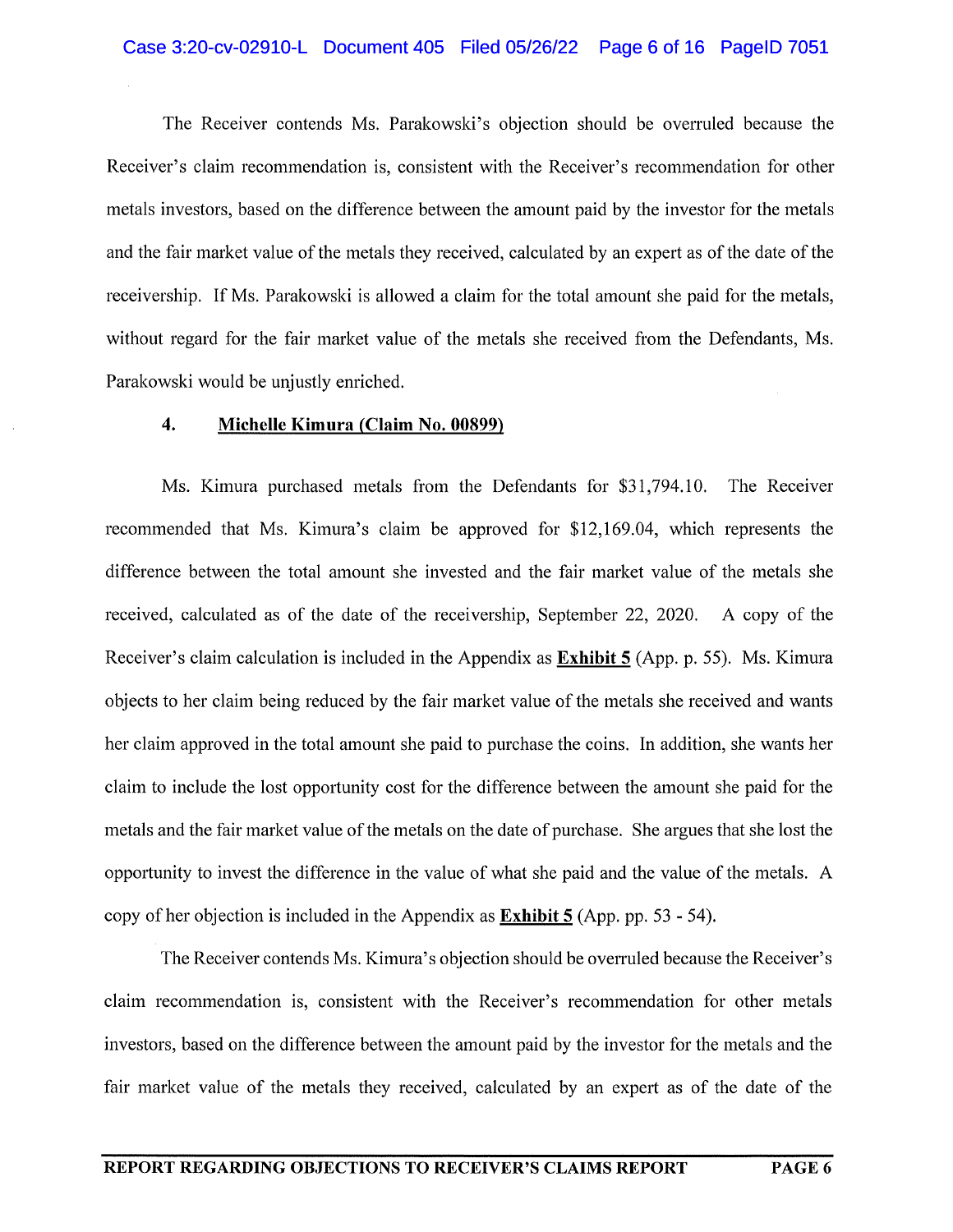### Case 3:20-cv-02910-L Document 405 Filed 05/26/22 Page 7 of 16 PageID 7052

receivership. If Ms. Kimura is allowed a claim for the total amount she paid for the metals, without regard for the fair market value of the metals she received from the Defendants, Ms. Kimura would be unjustly enriched. In addition, every investor who lost money in the purchase of metals from the Defendants could argue they had lost opportunity costs. There is no means of putting a value on such lost opportunity costs. The Receiver's claims recommendations are based on actual dollars paid for the metals and the estimated fair market value of the metals themselves, without regard to any consequential damages that may have been incurred by investors. Indeed, based on the amount of receivership assets recovered to date, it is highly unlikely there will be sufficient assets to fully pay the actual damages claims of the investors as set forth in the Receiver's claim recommendation and thus there is no reason to consider consequential damages.

### **5. Sheila Altman (Claim No. 01189)**

Ms. Altman purchased metals from the Defendants for \$399,991.32. The Receiver recommended that Ms. Altman's claim be approved for \$161,244.79, which represents the difference between the total amount she invested and the fair market value of the metals she received, calculated as of the date of the receivership, September 22, 2020. A copy of the Receiver's claim calculation is included in the Appendix as **Exhibit 6** (App. p. 60). Ms. Altman objects to her claim being reduced by the fair market value of the metals she received and wants her claim approved in the total amount she paid to purchase the coins. A copy of her objection is included in the Appendix as **Exhibit 6** (App. pp. 57 - 59).

The Receiver contends Ms. Altman's objection should be overruled because the Receiver's claim recommendation is, consistent with the Receiver's recommendation for other metals investors, based on the difference between the amount paid by the investor for the metals and the fair market value of the metals they received, calculated by an expert as of the date of the receivership. If Ms. Altman is allowed a claim for the total amount she paid for the metals, without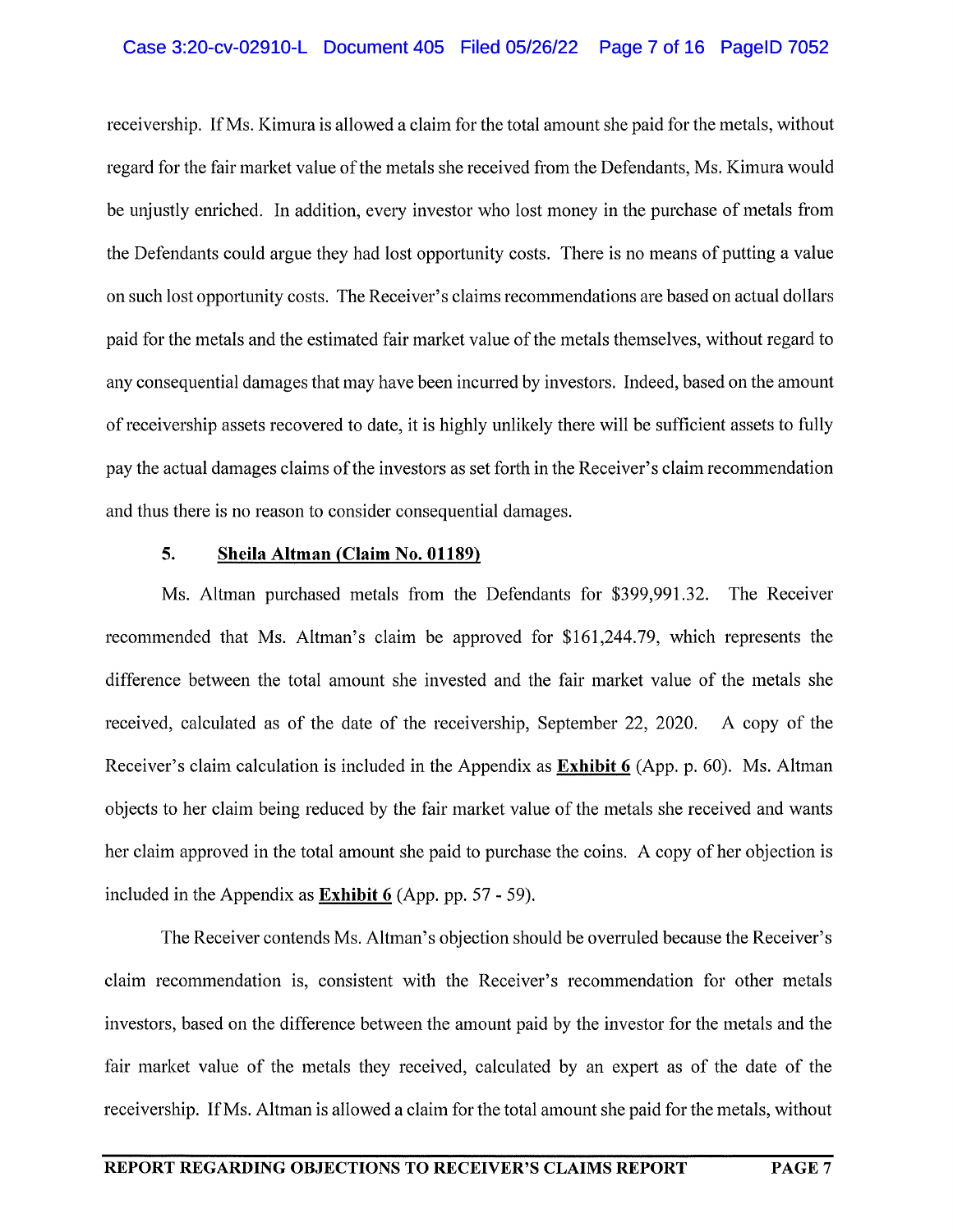### Case 3:20-cv-02910-L Document 405 Filed 05/26/22 Page 8 of 16 PageID 7053

regard for the fair market value of the metals she received from the Defendants, Ms. Altman would be unjustly enriched.

#### **6. Wayne Baker (Claim No. 01603)**

Mr. Baker purchased metals from the Defendants for \$397,845.36. The Receiver recommended that Mr. Baker's claim be approved for \$197,181.89, which represents the difference between the total amount he invested and the fair market value of the metals he received, calculated as of the date of the receivership, September 22, 2020. A copy of the Receiver's claim calculation is included in the Appendix as **Exhibit** 7 (App. p. 74). Mr. Baker objects to his claim on the basis that Mr. Baker did not receive from the Defendants all of the metals he ordered, and Mr. Baker lost the appreciation value of the metals never received. Specifically, Mr. Baker argues that he ordered 22,823 of silver coins that were never delivered and that such coins, if they had been delivered as promised, would have had a value on September 22, 2020 of \$277,299. In addition, Mr. Baker argues that he ordered 641 gold coins that were never delivered and that such coins, if they had been delivered as promised, would have had a value on September 22, 2020 of \$127,429.54. Thus, Mr. Baker contends his Claim amount should be based on the fair market value of the metals he did not receive, and increased to \$351,669.97. A copy of his objection is included in the Appendix as **Exhibit** 7 (App. pp. 62 - 73).

The Receiver contends Mr. Baker's objection should be overruled because the Receiver's claim recommendation is, consistent with the Receiver's recommendation for other metals investors, based on the difference between the amount paid by the investor for the metals and the fair market value of the metals they received, calculated by an expert as of the date of the receivership. Mr. Baker was given full credit for the amount of money he paid to the Defendants, regardless of the number of coins he received from the Defendants. In addition, Mr. Baker's cash investment was reduced by the fair market value of the coins he actually received. His claim was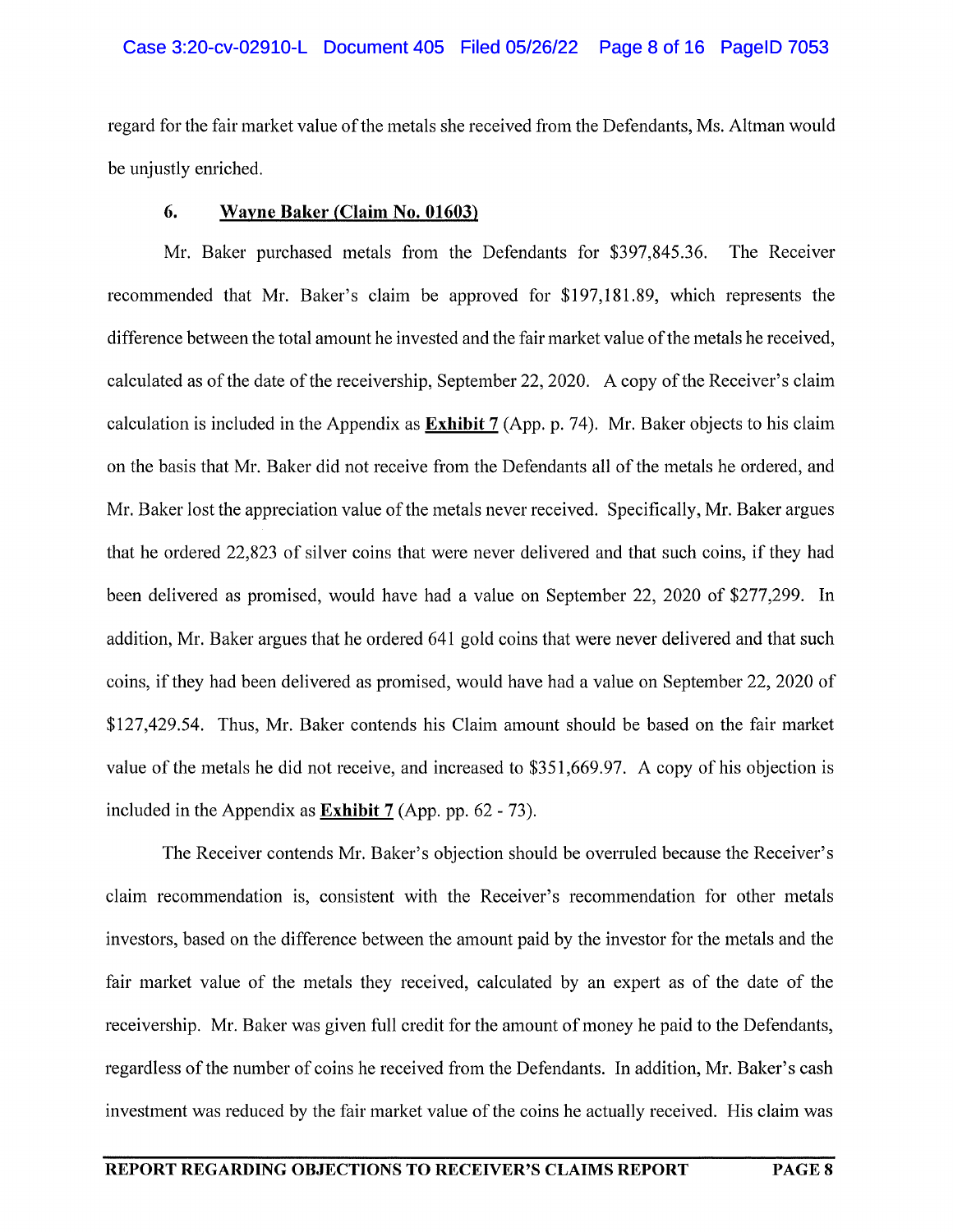## Case 3:20-cv-02910-L Document 405 Filed 05/26/22 Page 9 of 16 PageID 7054

not reduced by coins he ordered and did not receive. In order to maintain the integrity of the claims process, the Receiver's claims recommendations are limited to actual damages only and without regard to any consequential damages that may have been incurred by investors, such as lost appreciation on coins that were promised and never delivered. Indeed, based on the amount of receivership assets recovered to date, it is highly unlikely there will be sufficient assets to fully pay the actual damages claims of the investors as set forth in the Receiver's claim recommendation. Therefore, including consequential damages in the claims recommendation is not justified.

The objecting investors are being treated the same as the other investors with respect to the Receiver's claim recommendation – the claim is based solely on real dollars invested, less the fair market value of the metals received as of the date of the receivership.

#### **7. John Snider (Claim No. 01706)**

Mr. Snider purchased metals from the Defendants for \$36,555. The Receiver recommended that Mr. Snider's claim be approved for \$9,240, which represents the difference between the total amount he invested and the fair market value of the metals he received, calculated as of the date of the receivership, September 22, 2020. A copy of the Receiver's claim calculation is included in the Appendix as **Exhibit 8** (App. p. 84). Mr. Snider objects to the Receiver using the date of the receivership, September 22, 2020, for determining the fair market value of the metals he purchased, and contends the fair market value of the metals should be determined based on the date he purchased the metals. Specifically, he complains that his loss of value (\$10,230) with respect to 600 1.5 oz Canadian Polar Bear and Cub Silver coins was offset by the gain (\$990) in value of the 150 1 oz. Silver Canadian Maple Leaf Silver Coins he purchased. He purchased those coins for \$17.70 a unit price and as of the date of the receivership, September 22, 2020, the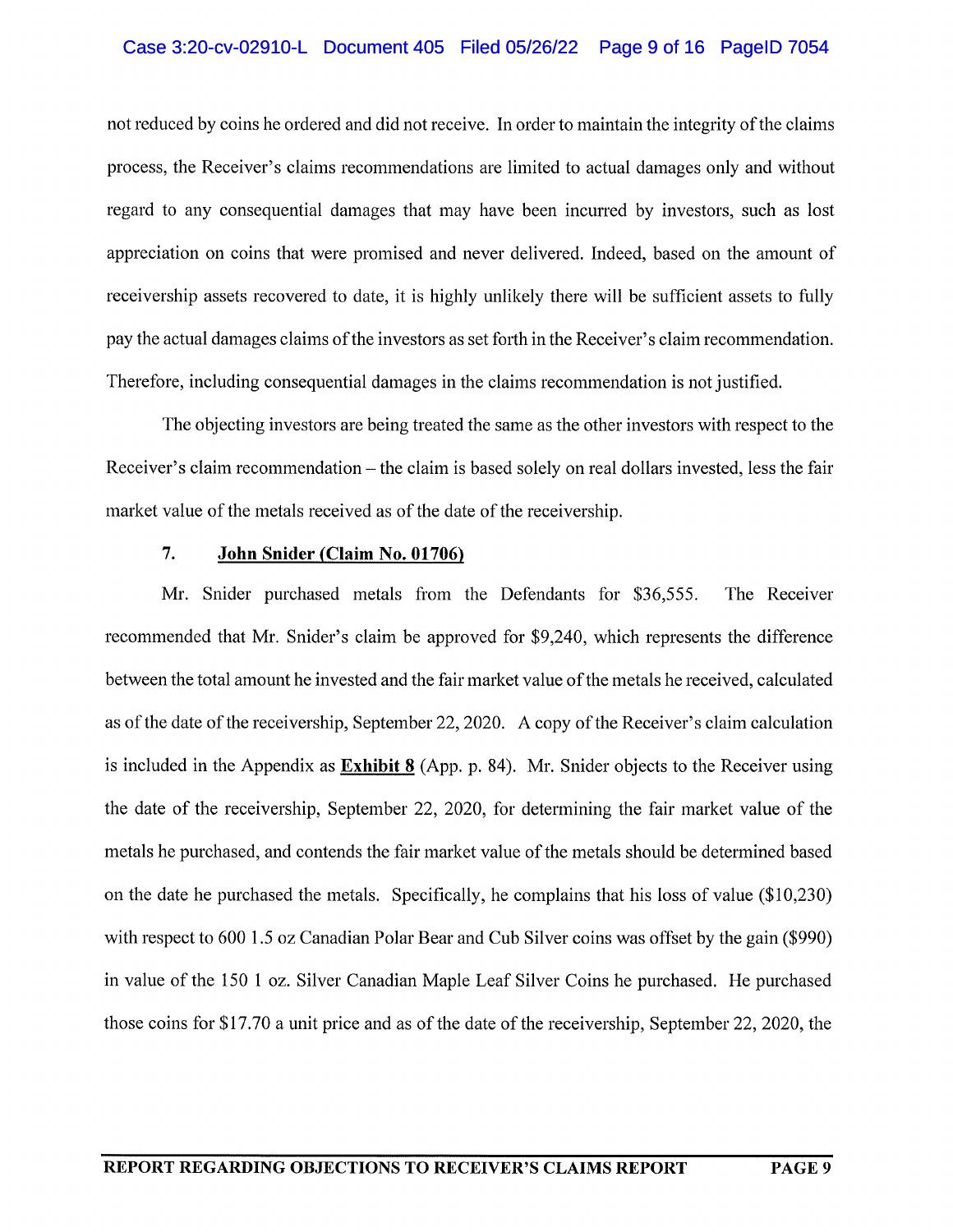#### Case 3:20-cv-02910-L Document 405 Filed 05/26/22 Page 10 of 16 PageID 7055

fair market value of that coin increased to \$24.30 per unit. A copy of his objection is included in the Appendix as **Exhibit 8** (App. pp. 76 - 83).

The Receiver contends Mr. Snider's objection should be overruled because the Receiver's claim recommendation is, consistent with the Receiver's recommendation for other metals investors, based on the difference between the amount paid by the investor for the metals and the fair market value of the metals they received, calculated by an expert as of the date of the receivership. In order to provide uniformity in the treatment of all metals investors, the Receiver used the date of the receivership for determining the fair market value of the metals. Moreover, to the extent metals increased in value from the date of purchase, that gain should offset the loss an investor suffered with respect to the purchase of other metals. The purpose of calculating the claim is to determine the total loss suffered by the investor in purchasing metals from the Defendants, which necessarily requires offsetting any loss by gains that may have been realized by an investor from the purchase.

### **B. Creditor Objection**

Only one creditor objected to the Receiver's claim recommendation. Daniel B. Spitzer, of the Law Offices of Daniel B. Spitzer, a former attorney for the Defendants, C-09, filed an objection to the Receiver's Claims Report with the Court [Docket No. 318]. Mr. Spitzer's filing of his objection with the Court violated the *Order Establishing Claims Adjudication Process.* Section 3.3 of that Order required all objections to be filed with the Receiver and prohibited the filing of objections with the Court.

Mr. Spitzer submitted an unsecured creditor claim in the amount of \$213,413 for legal services rendered to the Defendants. The Receiver recommended that his claim be disallowed because the claim submitted by Mr. Spitzer included only past due balances without any description of the services provided by Mr. Spitzer to the Defendants. Indeed, the Proof of Creditor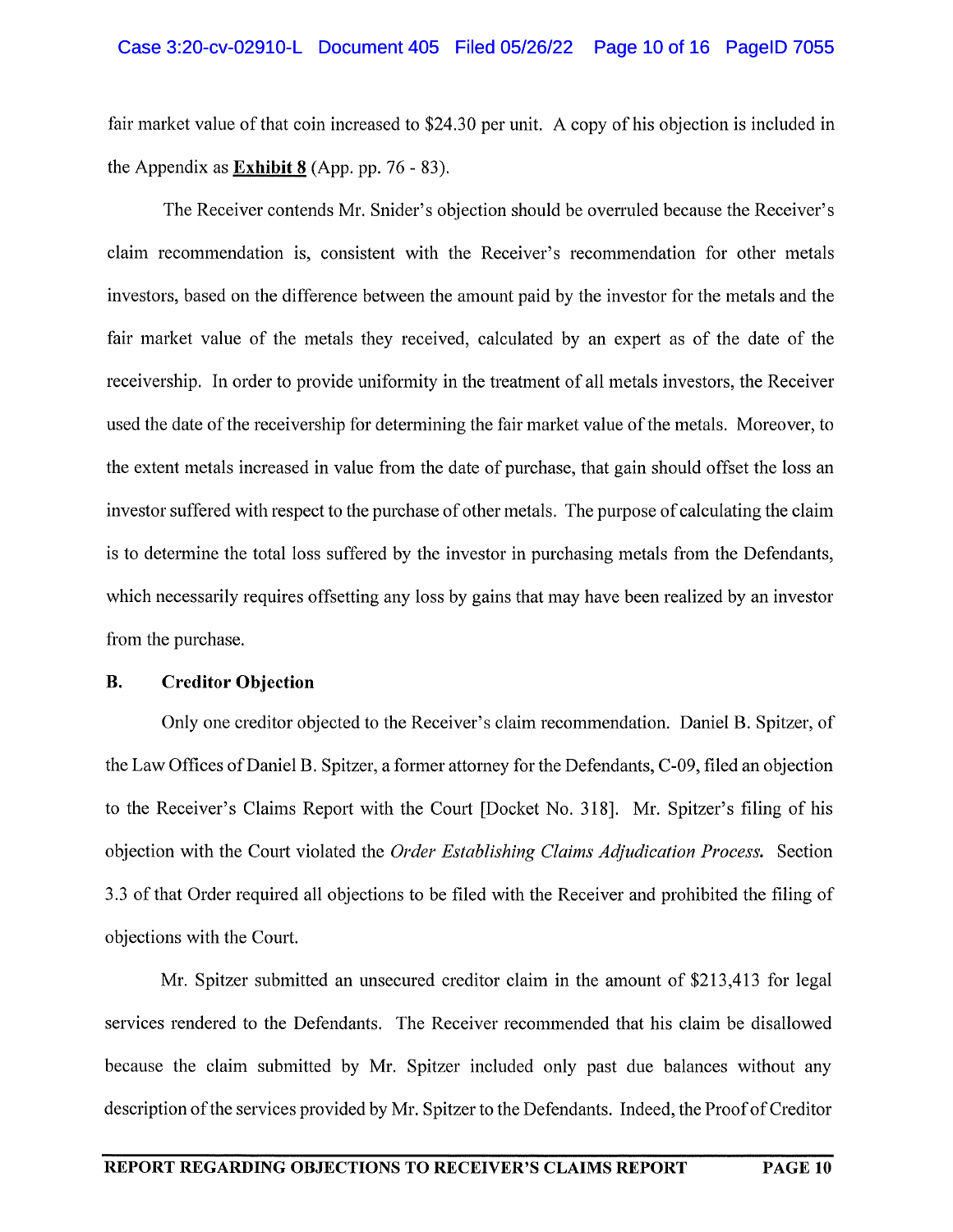## Case 3:20-cv-02910-L Document 405 Filed 05/26/22 Page 11 of 16 PageID 7056

Claim form3 provided to Mr. Spitzer specifically requested creditors to submit all documents that support the claim. Instead of contacting the Receiver and providing copies of the unpaid invoices for the Receiver to consider, Mr. Spitzer filed his objection with the Court and for the first time included copies of the unpaid invoices in support of his claim. Because Mr. Spitzer's Objection, Declaration, and attached Exhibits, consisting of 454 pages, are already on the docket before the Court [Docket No. 318], only the Objection and Declaration of Daniel B. Spitzer is included in **Exhibit 9** (App. pp. 85 - 101). Having seen the invoices from Mr. Spitzer for the first time, the Receiver recommends approval of the claim filed by Mr. Spitzer on behalf of The Law Offices of Daniel B. Spitzer in the amount of \$182,970.40, broken down as follows:

| Chase/Benavidez Matter:  | \$113,908.15 |
|--------------------------|--------------|
| General Business Matter: | \$5,830.00   |
| Always Matter:           | \$6,300.00   |
| TMTE/Benavidez Matter:   | \$8,060.22   |
| Kirkpatrick Matter:      | \$29,851.18  |
| Spellane Matter:         | \$12,114.83  |
| <b>Batchelor Matter:</b> | \$2,700.00   |
| Henderson Matter:        | \$2,025.00   |
| Herr Matter:             | \$2,181.02   |

The Receiver objects to the claim to the extent it seeks payment of finance charges shown on the invoices, and for legal services rendered after September 27, 2020. Mr. Spitzer's invoices reflect that he reviewed this Court's *SRO* on September 27, 2020, and indeed Mr. Spitzer billed the

<sup>&</sup>lt;sup>3</sup> Instruction 9 in the Proof of Creditor Claim form specifically instructed claimants as follows: "You must attach to this Proof of Creditor Claim copies of all documents that show the claim is owed, or if documents are not available, you must attach an explanation as to why documents are not available."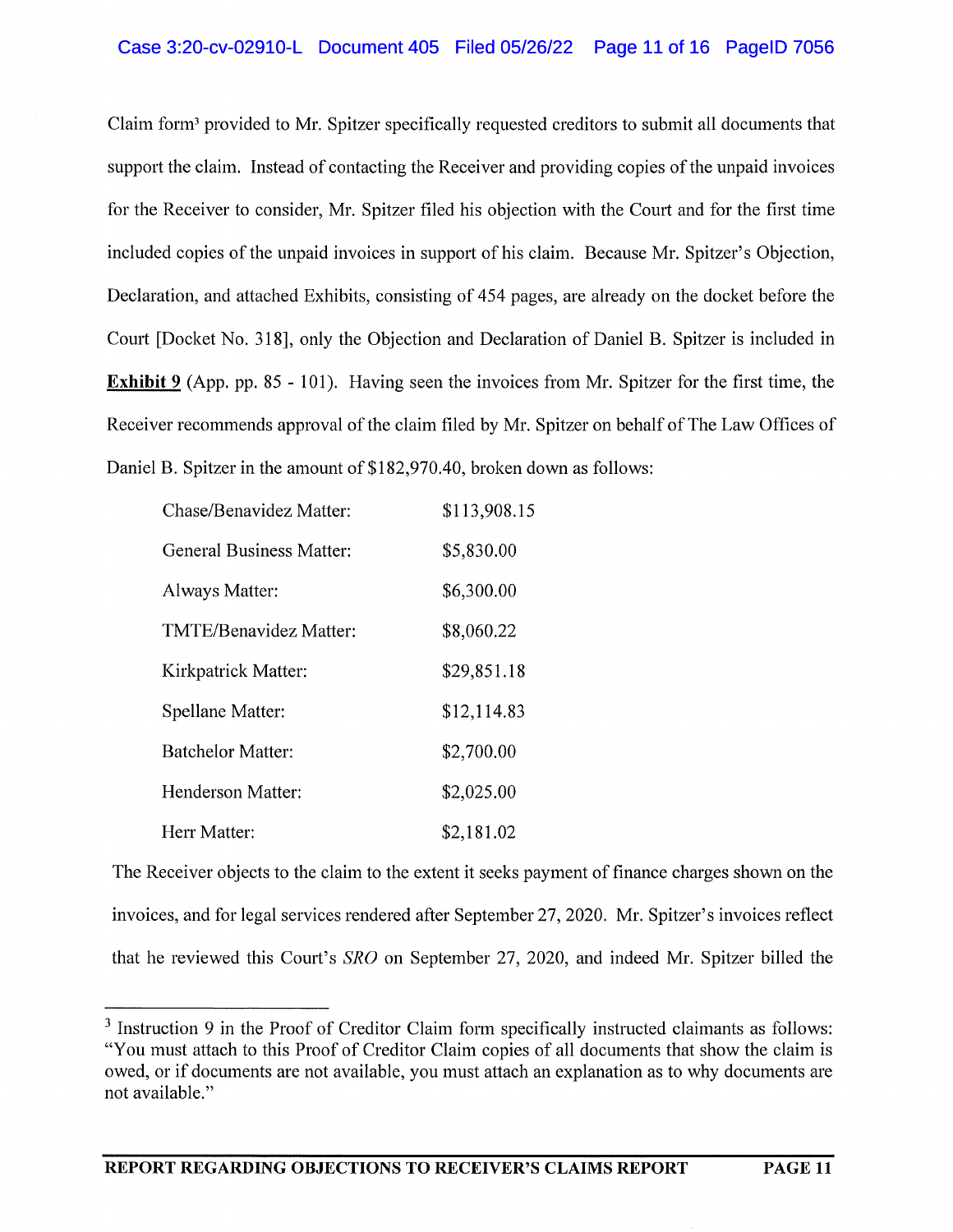#### Case 3:20-cv-02910-L Document 405 Filed 05/26/22 Page 12 of 16 PageID 7057

Defendants for his review of the *SRO.* From such review, it would be apparent to Mr. Spitzer that all actions against the Defendants were stayed and that the Receiver was in control of the Defendant entities. Mr. Spitzer never sought authority from the Receiver to perform any legal services on behalf of any of the Defendants, and nor did Mr. Spitzer provide the Receiver with any work product he performed after September 27, 2020 for the Defendants or advise the Receiver of any of his actions purportedly taken on behalf of the Defendants. Accordingly, there is no basis to compensate Mr. Spitzer for any legal services rendered after September 27, 2020, when Mr. Spitzer admits he knew of and reviewed the *SRO.* 

The Receiver continues to recommend that the claim of Mr. Spitzer on behalf of The Law Offices of Daniel Spitzer be subordinated to the claims of the metals and non-metal investors. In his objection, Mr. Spitzer argues there is no basis for the Receiver to recommend subordination of his claim; that he was unaware of any wrongdoing by the Defendants; that he rendered legal services in good faith to the Defendants; that the Receiver is acting as the prosecutor, judge, and executioner by recommending subordination of the claim; and that Mr. Spitzer is being denied due process.

It is up to this Court, not the Receiver, as to whether Mr. Spitzer's claim is subordinated to the claims of the investors. The Receiver is simply making his recommendation to the Court as ordered by the Court. Moreover, Mr. Spitzer is not being deprived of due process because he has been given the opportunity to make his objection to the recommendation regarding his claim, and he will have an opportunity to present his arguments to the Court at a hearing on the claims recommendations.

The Receiver's recommendation that the claim of an unsecured creditor should be subordinated to the claims of the investors is based on the treatment of claims by a number of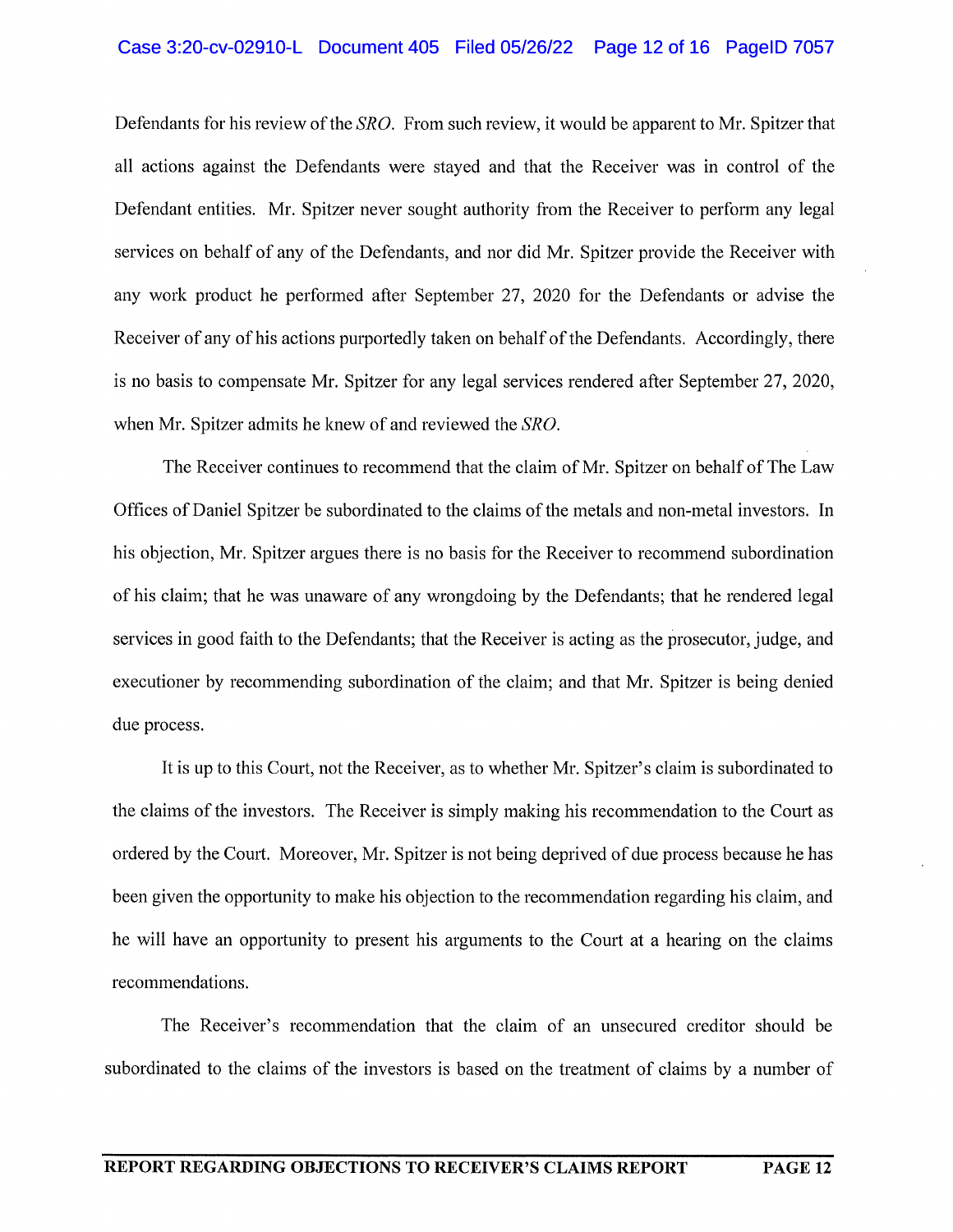courts in federal equity receiverships. *See United States Sec.* & *Exch. Comm'n v. Harris,* 2016 WL 1555773, at \*4 (N.D. Tex. Apr. 18, 2016); *US. Commodity Futures Trading Comm'n v. PrivateFX Glob. One,* 778 F. Supp. 2d 775, 786 (S.D. Tex. 2011) (agreeing with the receiver that "courts regularly grant defrauded investors a higher priority than defrauded creditors"); *Quilling v. Trade Partners, Inc.,* 2006 WL 3694629, at \*1 (W.D. Mich. Dec. 14, 2006)("As an equitable matter in receivership proceedings arising out of a securities fraud, the class of fraud victims takes priority over the class of general creditors with respect to proceeds traceable to the fraud."); S. E. C. *v. HKW Trading LLC,* 2009 WL 2499146, at \*3 (M.D. Fla. Aug. 14, 2009) ("Payment to claimants whose property was unlawfully taken from them is given a higher priority than payment to the general creditors." Citing Ralph Ewing Clark, *Treatise on the Law and Practice of Receivers* (3d ed. 1959)); *see also Commodity Futures Trading Comm'n v. Topworth lnt'l, Ltd.,* 205 F.3d 1107, 1110 (9th Cir. 1999), *as amended* (Mar. 23, 2000) (holding that it was within the district court's broad discretion to adopt the Receiver's plan proposing three classes of creditors, "first, the Receiver and fees associated with the receivership; second, the allowed claims of public investors in the companies; and third, the claims of all other creditors.") Consistent with the foregoing case law, for an equitable matter in receivership arising out of a fraud, the class of fraud victims should take priority over the class of general creditors.

Finally, Mr. Spitzer objects to the Receiver's methodology for calculating the claims of metal investors and contests the jurisdiction of the Court under the Commodities Exchange Act. Since Mr. Spitzer's claim is not based on his investment in metals, he lacks standing to object to the Receiver's methodology for calculating claims. Indeed, none of the metals investors objected to the Receiver's methodology based on Mr. Spitzer's arguments. Mr. Spitzer contends the Receiver should have determined from every investor who received metals whether they still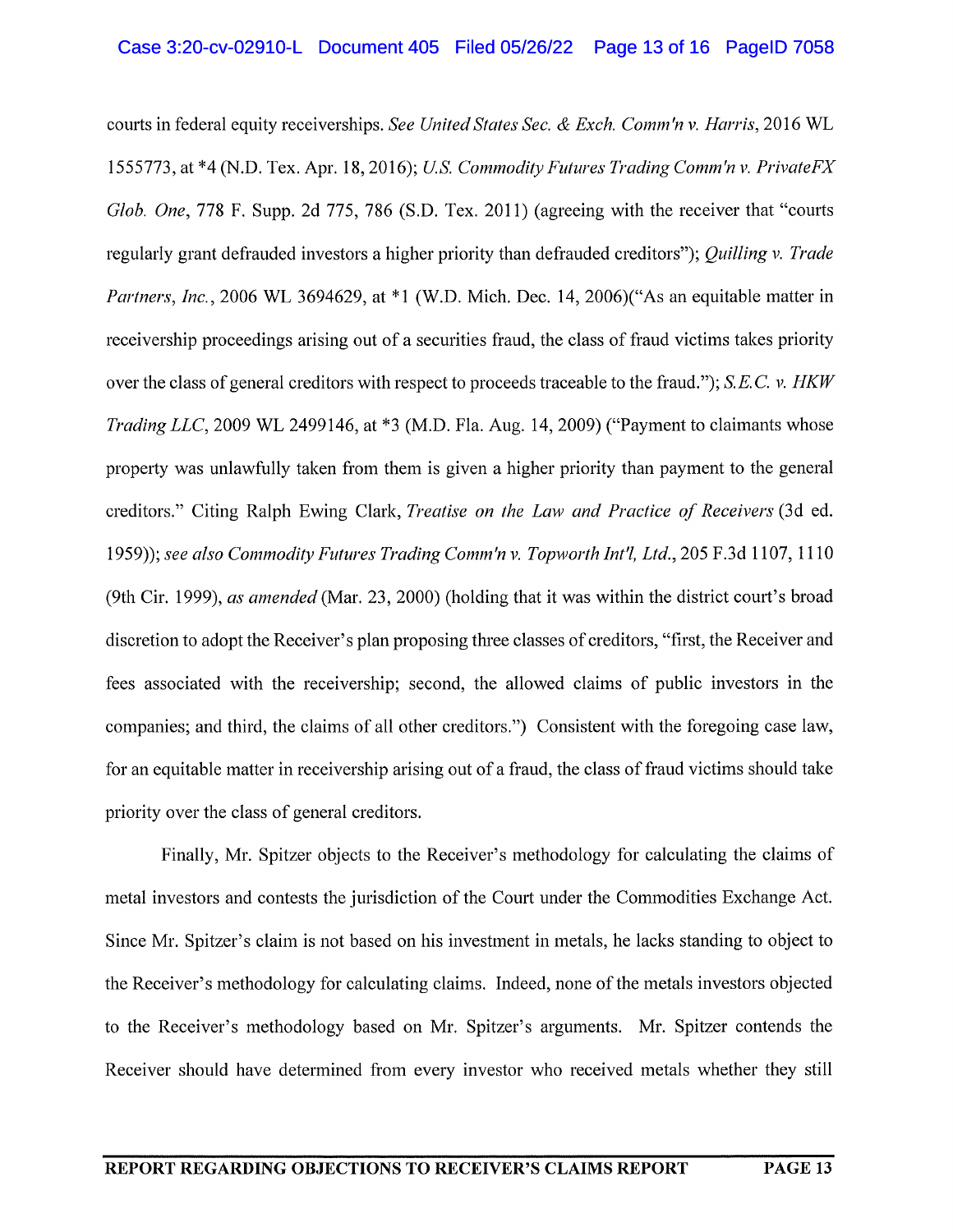## Case 3:20-cv-02910-L Document 405 Filed 05/26/22 Page 14 of 16 PageID 7059

owned the metals and if not the price received by the investor from the sale of metals. This suggested methodology is not tenable in a commodities market that changes hourly. By using the same date to value the metals (the date of the receivership), there is uniformity in the treatment of the claims of metals investors.

With respect to jurisdiction, there are a number of grounds for subject matter jurisdiction of this case to belong in this Court, including, but not limited to the Commodities Exchange Act, 7 U.S.C., §1 et seq. ("CEA"). Indeed, the grounds for jurisdiction are set forth in the *Consent Preliminary Injunction* agreed to by the Defendants and their counsel. [Docket No. 164]. The Plaintiff U.S. Commodity Futures Trading Commission explains in great detail the basis of jurisdiction under the CEA in the *Plaintiffs' Memorandum of Law in Opposition to Defendants' Motion to ModifY Preliminmy Injunction.* [Docket No. 238, pp. 18-26].

The Receiver requests the Court to overrule the objection of Mr. Spitzer on behalf of The Law Offices of Daniel Spitzer, and approve the Receiver's recommendation that the claim be allowed in the amount of \$182,970.40, but subordinated to the claims of the investors.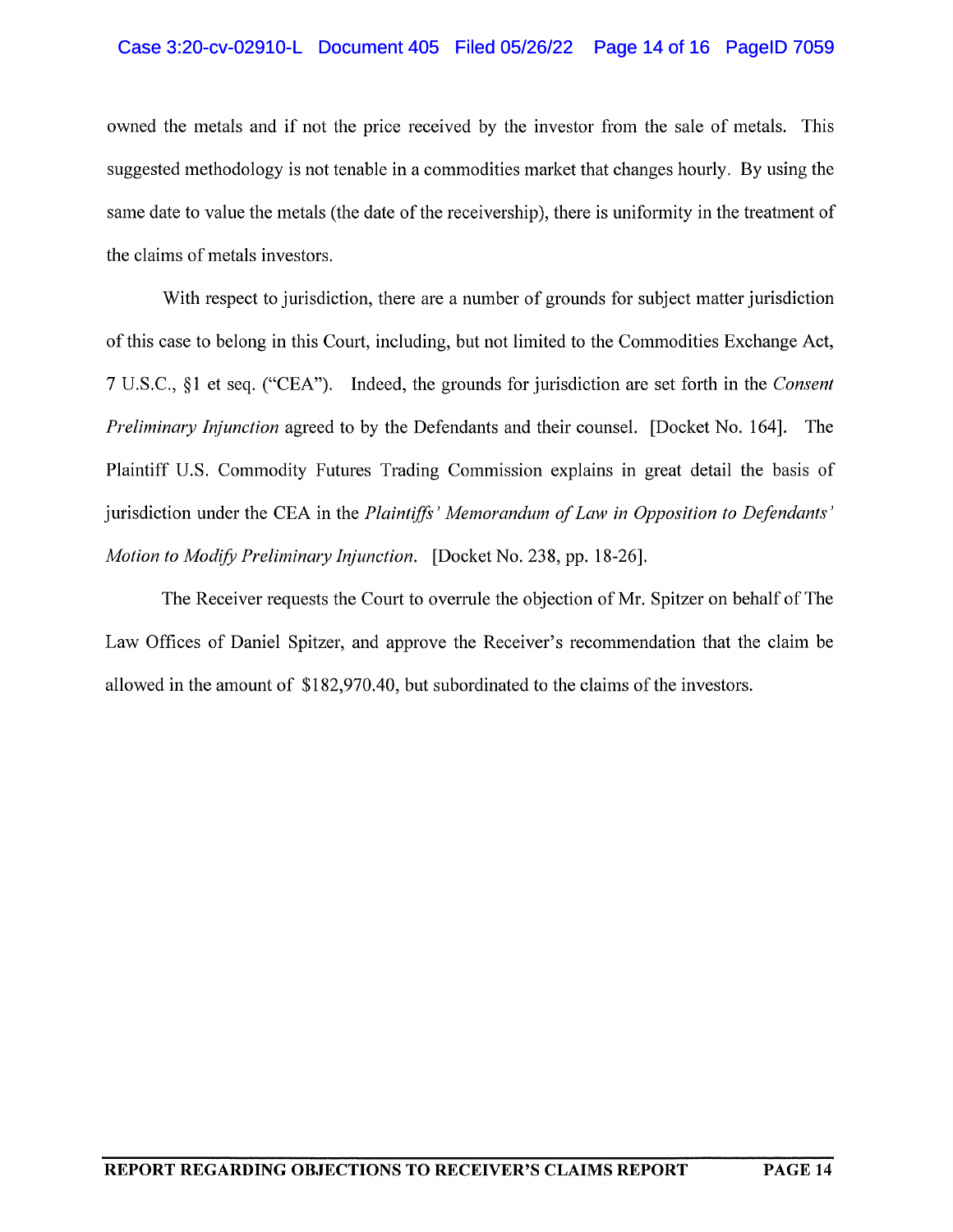# **IV. PRAYER**

WHEREFORE, PREMISES CONSIDERED, the Receiver respectfully requests that, after hearing, the Court overrule the objections to his Claims Report, enter an order approving the *Receiver's Revised Claims Report,* and grant the Receiver such other and further relief to which he may show himself justly entitled.

Respectfully submitted, May 26, 2022.

Respectfully submitted,

# **SCHEEF & STONE, L.L.P.**

By: *Is/Kelly M. Crawford* Kelly M. Crawford State Bar No. 05030700 500 N. Akard Street, Suite 2700 Dallas, Texas 75201 Telephone: (214) 706-4200 Telecopier: (214) 706-4242

**RECEIVER KELLY M. CRAWFORD**